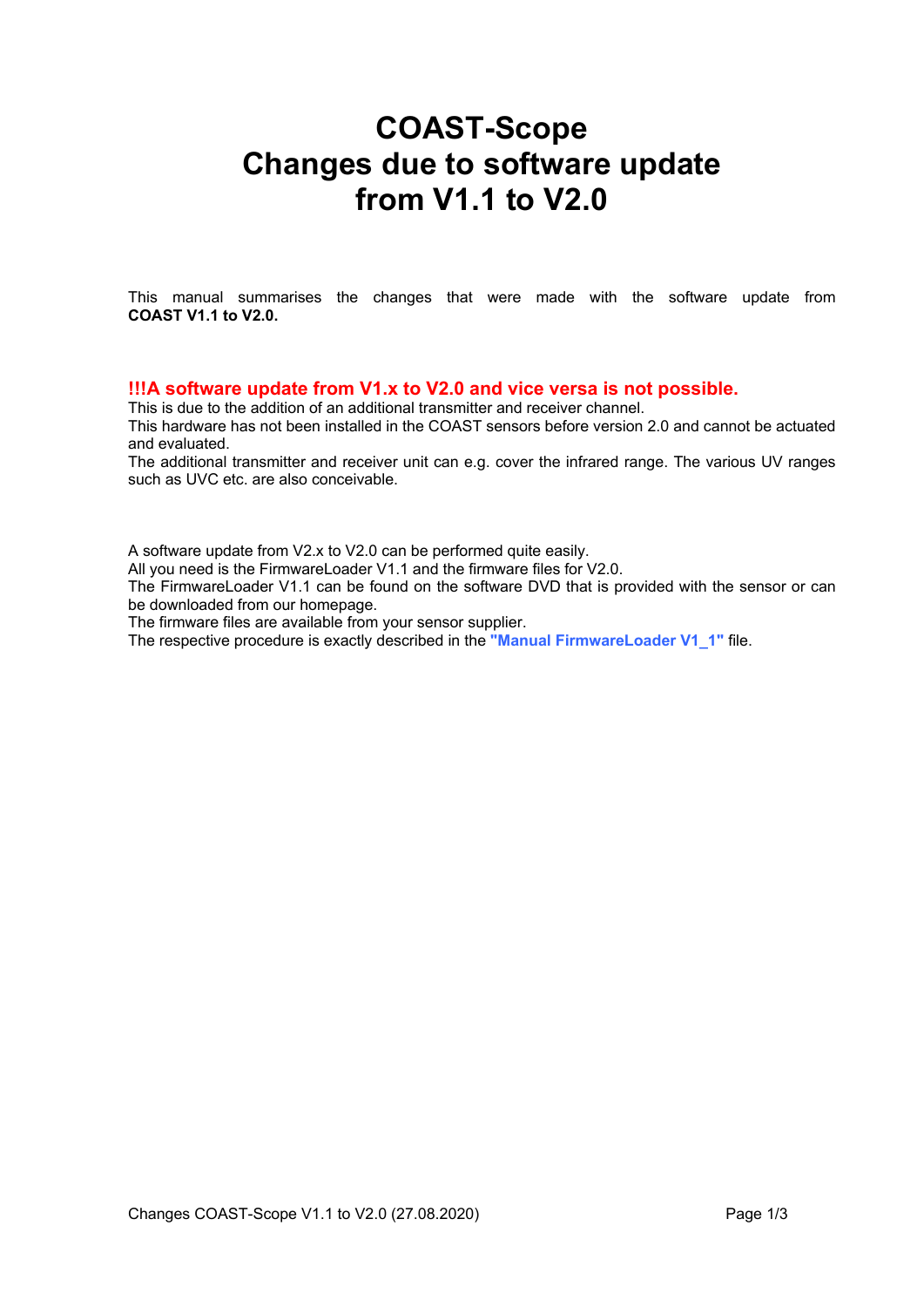## Change 1:

The hardware has been extended by the addition of an additional transmitter and receiver channel, which supplies the signal CHC. CHC is displayed at the corresponding points in the PC software and is a further evaluation criteria in the TEACH TABLE.

The receiver unit for CHC was installed next to the transmitter from CHL.

The transmitter is placed in the centre next to the receiver with the line chip.

The transmitter unit is operated together with the transmitter source for CHL. You can enter an integral value INTEGRAL CHC for CHC.

| COAST Scope V2.0                                                                                                                                                                                                                                                                                                                                                                                                          | ×<br>п.<br>-                                                                                                                                                                                                                                                                                            |  |  |  |  |  |  |  |  |
|---------------------------------------------------------------------------------------------------------------------------------------------------------------------------------------------------------------------------------------------------------------------------------------------------------------------------------------------------------------------------------------------------------------------------|---------------------------------------------------------------------------------------------------------------------------------------------------------------------------------------------------------------------------------------------------------------------------------------------------------|--|--|--|--|--|--|--|--|
| COAST Scope V2.0                                                                                                                                                                                                                                                                                                                                                                                                          |                                                                                                                                                                                                                                                                                                         |  |  |  |  |  |  |  |  |
| <b>TEACH</b><br><b>GEN</b><br><b>SCOPE</b><br>REC<br>PARA1<br><b>CONNECT</b><br>PARA2                                                                                                                                                                                                                                                                                                                                     | <b>VLEN</b><br><b>RED</b><br><b>GRN</b><br><b>BLUE</b><br>M<br><b>DMM</b><br><b>AREA</b><br><b>EXPT</b><br><b>DPS</b><br>Ф                                                                                                                                                                              |  |  |  |  |  |  |  |  |
| POWER SOURCE<br><b>POWER CHL&lt;-&gt;CHR</b><br>▼                                                                                                                                                                                                                                                                                                                                                                         | R                                                                                                                                                                                                                                                                                                       |  |  |  |  |  |  |  |  |
| CHANNEL POWER ON TIME [ms]<br>2000<br><b>SET DP</b><br>POWER MODE<br><b>SINGLE</b>                                                                                                                                                                                                                                                                                                                                        | V-No:<br>CH <sub>C</sub><br>delta C<br>$\overline{0}$<br><b>COLON SPACE</b><br>CHC<br><b>STRUCT DELTA</b><br><b>Ruper</b>                                                                                                                                                                               |  |  |  |  |  |  |  |  |
| <b>AVERAGE</b><br><b>LED MODE</b><br><b>DC</b><br>$\overline{\phantom{a}}$<br>Ŀ,<br>$\overline{\mathbf{v}}$<br>INTEGRAL CHC<br><b>HYSTERESIS DP</b><br>$\overline{0}$<br>1<br>500<br>POWER L (pm)<br>րուսորուսորանարասպատող<br>200 400 600 800 1000<br>$\Omega$<br>AMP <sub>5</sub><br><b>INTEGRAL L</b><br><b>GAIN L</b><br>1<br>500<br>POWER R (pm)<br>րուսզուսզումողուությունը<br>200 400 600 800 1000<br>$\mathbf{0}$ | <b>VLEN-DMM AREA EXPT</b><br>M<br><b>VLEN DMM AREA EXPT</b><br>M<br><b>CHC</b><br>s.<br>s<br>D<br>D<br>A<br>Α<br>T<br>т<br>A<br>А<br>$\overline{\mathsf{R}}$<br>L                                                                                                                                       |  |  |  |  |  |  |  |  |
| <b>INTEGRAL R</b><br><b>GAIN R</b><br>AMP <sub>5</sub><br>-1                                                                                                                                                                                                                                                                                                                                                              | $\bullet$<br>$0$ $0$ $0$<br>$\sqrt{2}$<br>$\sqrt{2}$<br>$\sqrt{a}$<br>$\sqrt{2}$<br>$\overline{\phantom{0}}$<br>$\begin{array}{\sqrt{2}} 0 \end{array}$<br>$\overline{\phantom{a}}$<br>$\overline{\phantom{a}}$<br>CH <sub>C</sub><br>M VLEN DMM AREA EXPT<br>M VLEN DMM AREA EXPT<br>$\mathbf{s}$<br>s |  |  |  |  |  |  |  |  |
| <b>EVALUATION MODE</b><br><b>MIN DIST</b><br>▼<br>MAXVEC-No.<br>1<br><b>OUTMODE</b><br><b>DIRECT HI</b><br>$\mathbf{0}$<br><b>INTLIM</b><br>▼<br>OFF<br><b>EXTEACH</b>                                                                                                                                                                                                                                                    | D<br>D<br>Ε<br>Ε<br>L<br>L<br>T<br>т<br>A<br>A<br>R<br>L<br>仐<br>$\mathcal{P}$                                                                                                                                                                                                                          |  |  |  |  |  |  |  |  |
| $F$ <sub>RAM</sub><br><b>SEND</b><br>GO<br>EE<br><b>STOP</b><br><b>GET</b><br>$\Gamma$ FILE                                                                                                                                                                                                                                                                                                                               | $\bullet$<br>COAST V <sub>2.0</sub><br>10/Jun/2020<br><b>COMMUNICATION PORT</b><br>$\mathbf{1}$                                                                                                                                                                                                         |  |  |  |  |  |  |  |  |

| CONNECT<br><b>TEACH</b> |                |                | PARA1<br><b>REC</b><br><b>GEN</b> |                |                | PARA2<br><b>SCOPE</b> |  |
|-------------------------|----------------|----------------|-----------------------------------|----------------|----------------|-----------------------|--|
|                         |                |                |                                   |                |                |                       |  |
|                         | $\Omega$       | 1              | $\overline{2}$                    | 3              | 4              | 5                     |  |
| sL                      | $\Omega$       | 0              | 0                                 | $\overline{0}$ | $\Omega$       | 0                     |  |
| iL                      | $\overline{0}$ | $\mathbf{0}$   | $\Omega$                          | $\overline{0}$ | 0              | $\overline{0}$        |  |
| ML                      | $\bf{0}$       | $\bf{0}$       | $\overline{0}$                    | $\Omega$       | $\Omega$       | $\overline{0}$        |  |
| <b>VLENL</b>            | $\bf{0}$       | $\theta$       | $\mathbf{0}$                      | $\overline{0}$ | $\theta$       | $\Omega$              |  |
| <b>DMML</b>             | $\Omega$       | $\bf{0}$       | $\overline{0}$                    | $\overline{0}$ | 0              | $\mathbf{0}$          |  |
| <b>AREAL</b>            | $\Omega$       | $\mathbf{0}$   | $\overline{0}$                    | $\overline{0}$ | $\overline{0}$ | $\Omega$              |  |
| <b>EXPT L</b>           | $\overline{0}$ | $\mathbf{0}$   | $\mathbf{0}$                      | $\overline{0}$ | 0              | $\overline{0}$        |  |
| DP <sub>L</sub>         | $\Omega$       | $\overline{0}$ | $\overline{0}$                    | $\overline{0}$ | $\theta$       | $\Omega$              |  |
| sR                      | $\bf{0}$       | $\mathbf{0}$   | $\overline{0}$                    | $\overline{0}$ | 0              | $\Omega$              |  |
| i <sub>R</sub>          | $\overline{0}$ | $\overline{0}$ | $\overline{0}$                    | $\overline{0}$ | $\mathbf{0}$   | $\overline{0}$        |  |
| <b>MR</b>               | $\bf{0}$       | $\overline{0}$ | 0                                 | $\overline{0}$ | 0              | 0                     |  |
| <b>VLEN R</b>           | $\bf{0}$       | $\overline{0}$ | $\overline{0}$                    | $\overline{0}$ | 0              | $\overline{0}$        |  |
| <b>DMMR</b>             | $\overline{0}$ | $\overline{0}$ | $\overline{0}$                    | $\overline{0}$ | 0              | $\overline{0}$        |  |
| <b>AREAR</b>            | $\Omega$       | $\Omega$       | $\Omega$                          | $\Omega$       | $\Omega$       | $\Omega$              |  |
| <b>EXPT R</b>           | $\overline{0}$ | $\overline{0}$ | $\Omega$                          | $\Omega$       | $\Omega$       | $\mathbf{0}$          |  |
| DP <sub>R</sub>         | $\overline{0}$ | $\overline{0}$ | $\overline{0}$                    | $\overline{0}$ | $\overline{0}$ | $\overline{0}$        |  |
| CH <sub>C</sub>         | O              | 0              | 0                                 | $\overline{0}$ | 0              | $\theta$              |  |